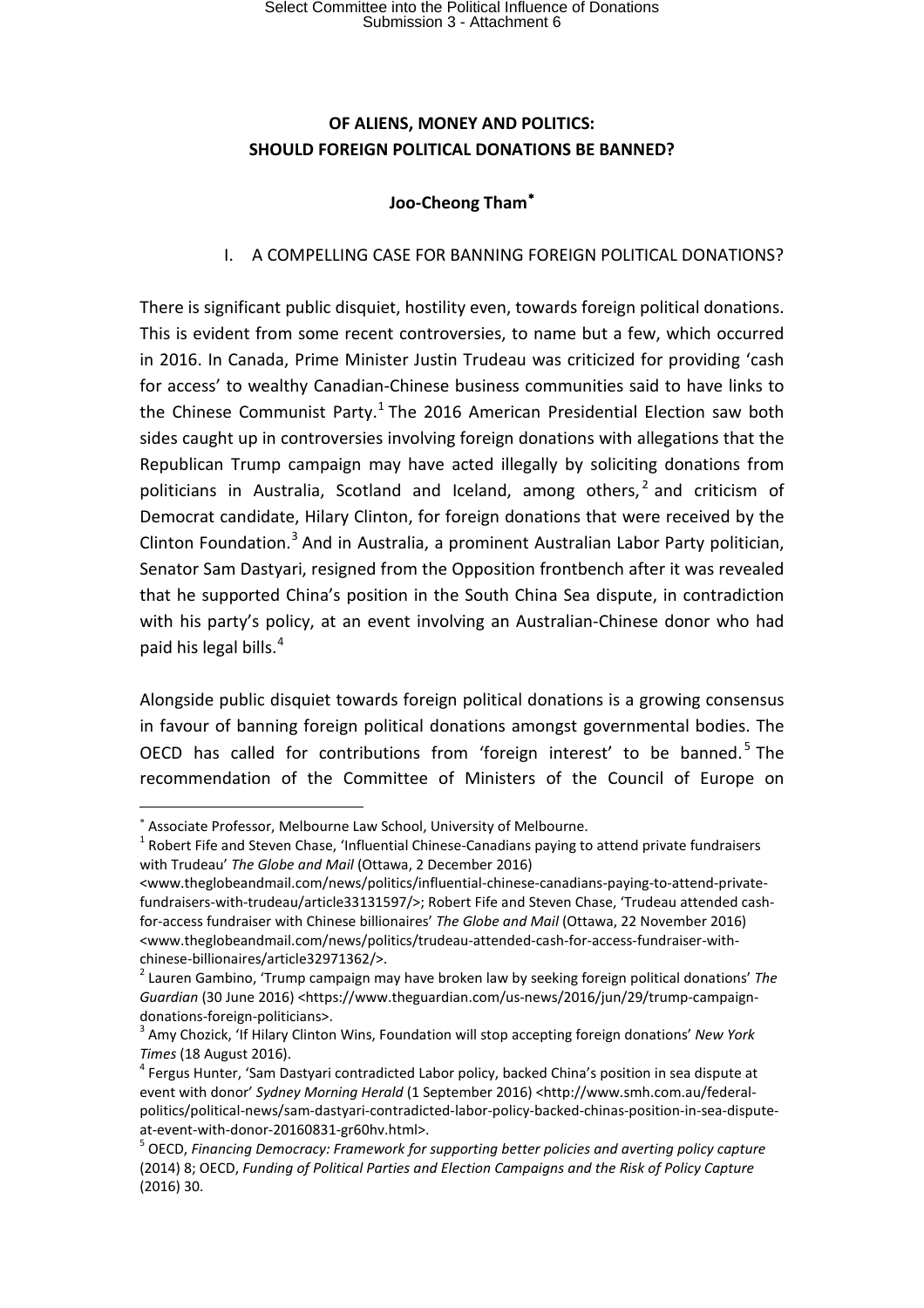*Common rules against corruption in the funding of political parties and electoral campaigns* stipulates that 'States should specifically limit, prohibit or otherwise regulate donations from foreign donors'.<sup>[6](#page-1-0)</sup> The European Commission for Democracy Through Law (also known as the Venice Commission) has issued guidelines stating that '(c)ontributions from foreign States or enterprises must be prohibited'. [7](#page-1-1) The *New Delhi Declaration 2015 on Political Finance Regulation in South Asia* provides that '(d)onations should not be allowed from foreign citizens and foreign entities'. $^8$  $^8$ And the Global Commission on Elections, Democracy and Security considers it good practice to ban 'foreign donations'. [9](#page-1-3)

Such an emerging consensus seems consistent with international practice. According to the global database on political finance laws compiled by International IDEA, 63% of countries ban political contributions from 'foreign interest' to political parties, while 49% ban such contributions to candidates.<sup>[10](#page-1-4)</sup> The proportion increases with OECD countries, with 68% and 56% of these countries banning political contributions from 'foreign interest' respectively in relation to political parties and candidates.<sup>[11](#page-1-5)</sup> Even the United States with its libertarian First Amendment jurisprudence has a ban on 'foreign' political contributions.<sup>[12](#page-1-6)</sup>

All this seems to amount to a compelling case to ban foreign political donations.

This article argues otherwise, cautioning against efforts to ban foreign political donations. It, firstly, draws out the ambiguity concerning the meaning of 'foreign' and, consequently, the reasons for such a ban. In the section that follows, it draws out how the various meanings of 'foreign' in this context point to three different rationales for banning 'foreign' political donations - the broadest and most significant of which is that 'foreigners' are not members of the nation's political community, and therefore are not entitled to influence its political process, including through political donations.

The article proceeds to cast doubt on this rationale by providing a critique of its two key premises:

<span id="page-1-0"></span> $6$  Council of Europe, Recommendation Rec (2003) 4 of the Committee of Ministers to member states on common rules against corruption in the funding of political parties and electoral campaigns, art 7. <sup>7</sup> *CDL-INF(2001)008 – Guidelines and Report on the Financing of Political Parties adopted by the* 

<span id="page-1-1"></span>*Venice Commission at its 46<sup>th</sup> Plenary Meeting* (Venice, 9-10 March 2001) para 10.<br><sup>8</sup> New Delhi 2015 Declaration on Political Finance Regulation in South Asia, para B2.Iii

<span id="page-1-2"></span><sup>&</sup>lt;http://pib.nic.in/newsite/PrintRelease.aspx?relid=133512>.

<span id="page-1-3"></span><sup>9</sup> Global Commission on Elections, Democracy and Security, *Deepening Democracy: A Strategy for Improving the Integrity of Elections Worldwide* (2012) 36.<br><sup>10</sup> Figures from <http://www.oldsite.idea.int/political-finance/index.cfm>.<br><sup>11</sup> OECD, *Financing Democracy* (n 5) 17.<br><sup>12</sup> Bluman v. Federal Election Com'n, 13

<span id="page-1-4"></span>

<span id="page-1-5"></span>

<span id="page-1-6"></span>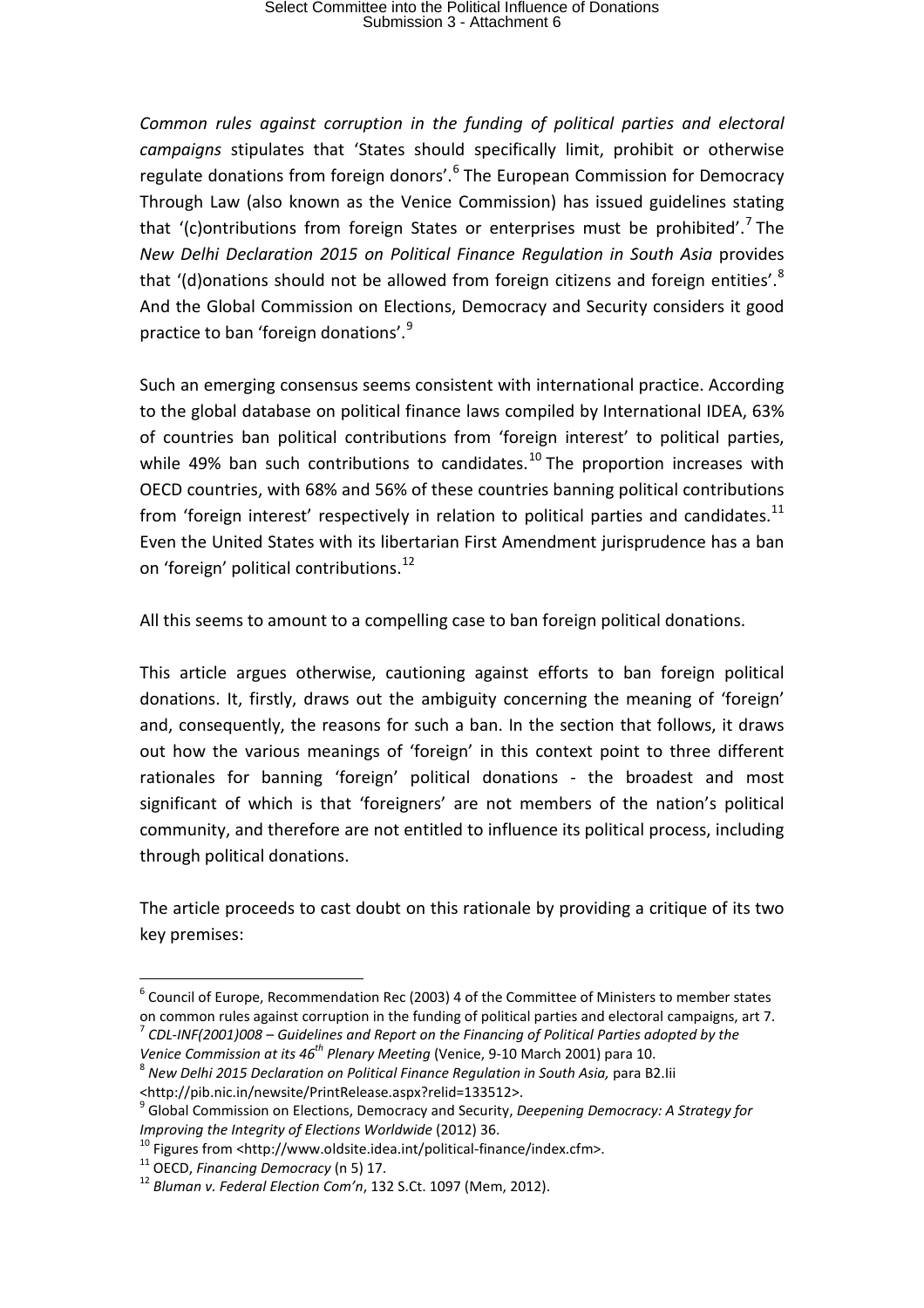1) Members of the (national) political community do not include 'foreigners', such as those who are not citizens or permanent residents and those without an entitlement to vote;

2) Only members of the (national) political community should be able to influence the domestic political process.

Against premise 1), I argue that non-citizenship and the inability to vote are not sufficient grounds for exclusion from the political community. Against premise 2), I point to other bases for residents of a country being able to legitimately influence its political process (even when not members of its political community): human rights, in particular the rights of political expression and association, and being subject to the laws of the country. I also argue that the 'foreignness' of corporate political donations does not pose any additional danger to democracy unless the corporation is an agent for a foreign government.

The article concludes that there is just cause for banning political donations from foreign governments and those being sourced from overseas, but any further measures in relation to 'foreign' political donations should be approached cautiously. Rather than focus on the 'foreignness' of the political donations, the article concludes that the underlying risks stem more from the 'corporateness' of these donations, pointing to general measures to deal with large political donations rather than specific regulation of 'foreign' political donations.

### II. WHAT EXACTLY IS 'FOREIGN' ABOUT FOREIGN POLITICAL DONATIONS?

The main justification for such a ban is, as International IDEA puts it  $-$  the principle of self-determination.<sup>[13](#page-2-0)</sup> An Australian parliamentary inquiry which recommended a ban on 'foreign' political donations has similarly rested its decision on the 'the principle of national sovereignty, that is, only Australians should have the power to influence Australian politics and elections'.<sup>[14](#page-2-1)</sup> The OECD has also said that '(p)olitical parties and candidates need to be responsive to their constituents and not influenced by

<span id="page-2-0"></span><sup>13</sup> International IDEA, *Funding of Political Parties and Election Campaigns: A Handbook on Political Finance* (2014) 21. See also Ingrid van Biezen, *Financing political parties and election campaigns – guidelines* (2003) 27.<br><sup>14</sup> Joint Standing Committee on Electoral Matters, Parliament of the Commonwealth of Australia,

<span id="page-2-1"></span>*Second interim report on the inquiry into the conduct of the 2016 federal election: Foreign Donations*  (2017) ix. See also ibid 19.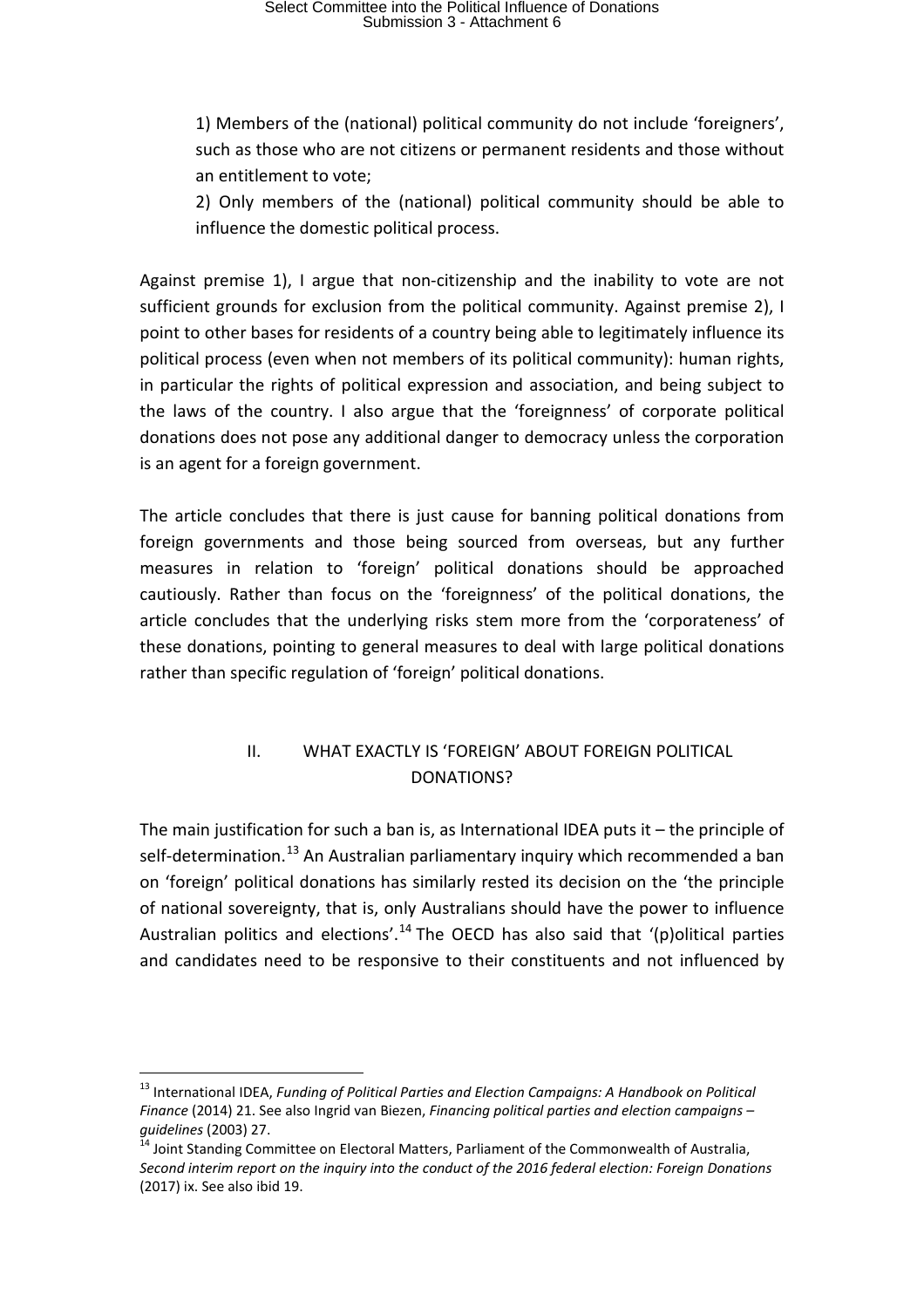foreign interests<sup>[15](#page-3-0)</sup> – '(t)oo much foreign interference in elections is a danger to a country's sovereignty'. [16](#page-3-1)

This justification implicitly counter-poses the 'domestic' constituents with the 'foreigners', the 'self' with 'other'. It raises the question: what exactly is 'foreign' about foreign political donations? It is of singular note that all but one of the international standards recommending a ban on 'foreign' political donations provides a definition of 'foreign'.<sup>[17](#page-3-2)</sup> In fact, the current bans on 'foreign' political donations are based on different meanings of 'foreign' – meanings that point to three different rationales for restricting such donations.

There are, firstly, political donations that are considered 'foreign' because of their geographical source. An example are the provisions in the Australian State of Queensland which bans 'gifts of foreign property'; that is gifts from property outside of Australia.<sup>[18](#page-3-3)</sup> This approach – based on geographical source - is also reflected in the recommendation of the Parliamentary Assembly of the Council of Europe on *Financing of Political Parties*, which calls for 'a ban on donations from companies domiciliated in offshore centres'.<sup>[19](#page-3-4)</sup>

The principal reason for restricting foreign-sourced donations relates to compliance: enforcing domestic laws overseas is extremely difficult, if impossible, in most situations. The concern then is that foreign-sourced donations will easily act as an avenue for evading political finance regulation with domestically-sourced donations being transferred outside the country and then transferred back in again, with the actual identity of donors concealed through this process of laundering. Insofar as foreign-sourced donations threaten self-determination and sovereignty in this way, it does so only in the limited sense of undermining the efficacy of political finance laws.

A more potent threat to self-determination and sovereignty, however, emerges from the other two rationales for banning 'foreign' political donations. In both cases, political donations are 'foreign' because of the status of the donor. The narrower rationale understands 'foreign' to specifically mean foreign governments. It is these governments that are the principal target of the US Foreign Agent Registration Act*,* which has since 1938 imposed disclosure requirements on agents of 'foreign

<span id="page-3-1"></span><span id="page-3-0"></span><sup>&</sup>lt;sup>15</sup> OECD, Financing Democracy: Funding of Political Parties and the Risk of Policy Capture (2016) 50.<br><sup>16</sup> ibid.<br><sup>17</sup> The one exception is the Council of Europe Parliamentary Assembly, Financing of political parties:

<span id="page-3-4"></span>

<span id="page-3-3"></span><span id="page-3-2"></span>*Recommendation 1516 (2001) para 8)a)v)b).* 18 *Recommendation 1516 (2001) para 8)a)v)b).* 18 *Electoral Act 1992 (Qld) ss 267-270.* 19 *Council of Europe Parliamentary Assembly, <i>Financing of political parties: Recommenda* (2001) para 8)a)v)b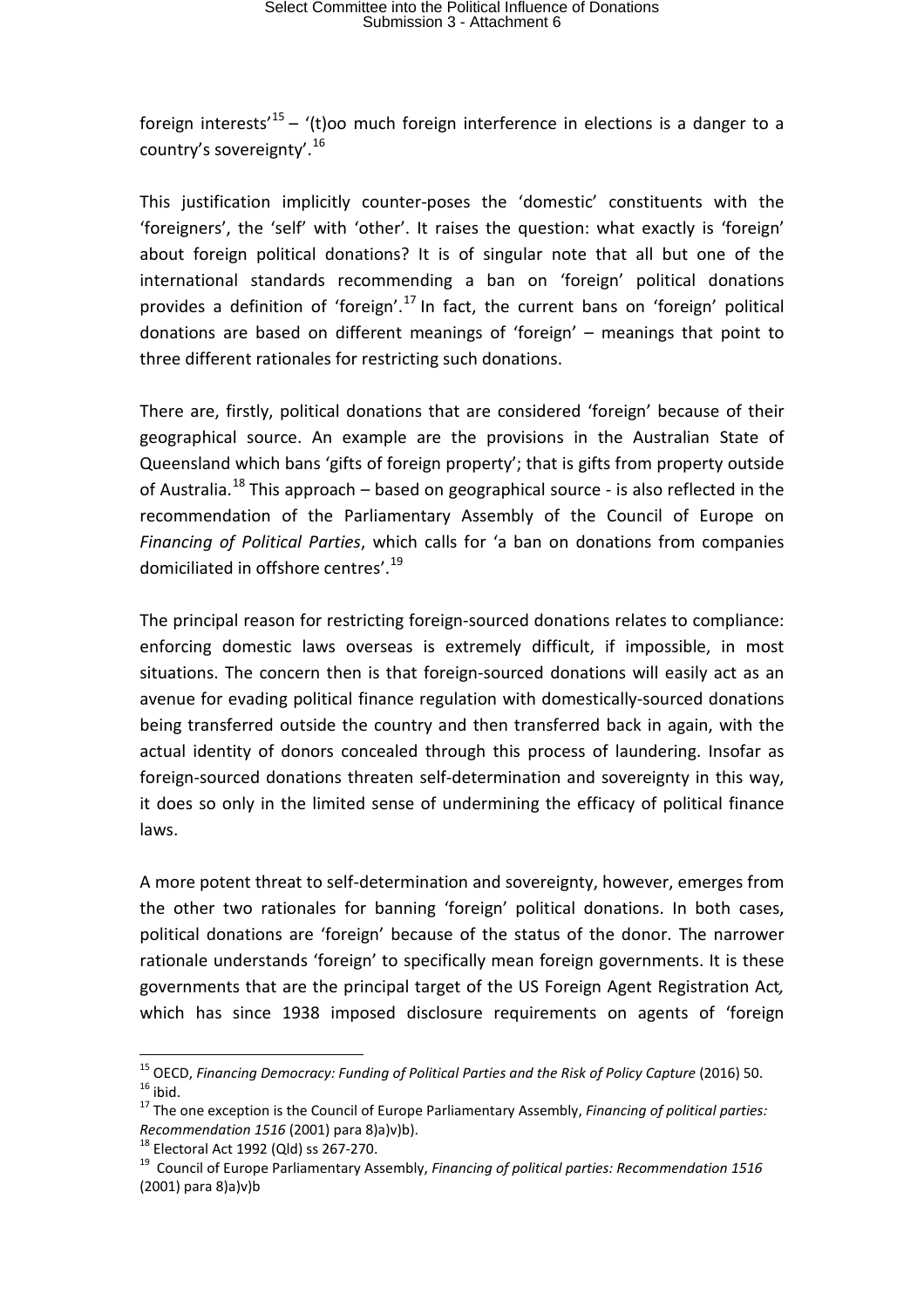principals', including 'a government of a foreign country'.<sup>[20](#page-4-0)</sup> The aim of such regulation was to prevent the efforts of foreign government 'to influence the external and internal policies of (the United States), thereby violating both the letter and spirit of international law, as well as the democratic basis of . . . American institutions of government'.<sup>[21](#page-4-1)</sup>

There is, however, a broader rationale to banning 'foreign' political contributions, grounded in understandings of political community. Such a rationale is found in the Neill Committee report on *The Funding of Political Parties in the United Kingdom*, where the Committee laid down the principle that:

those who live, work and carry on business in the United Kingdom should be the persons exclusively entitled to support financially the operation of the political process here.<sup>[22](#page-4-2)</sup>

A similar principle has been articulated by the Canadian Royal Commission on Electoral Reform and Party Financing:

Participation in Canadian elections should be restricted to people and organizations that have a legitimate interest and stake in the future of the country.<sup>[23](#page-4-3)</sup>

In terms of translating this rationale into restrictions on 'foreign' political donations, some countries such as Canada and the United Kingdom identify who is permitted to donate (by implication, prohibiting donations from those not so identified) whereas others like New Zealand and the United States identify those prohibited from donations. Three criteria in particular are used in terms of these restrictions: migrant status; the legal right to vote; and business connection.

An example of a ban on 'foreign' political contributions based on migrant status is section 363 of the Canada Elections Act, which only allows Canadian citizens and permanent residents to make contributions to registered political parties, registered associations, nomination contestants, candidates and leadership candidates. Implicit in this ban is an understanding of the (Canadian) political community that is restricted to its citizens and permanent residents.

<span id="page-4-2"></span>

<span id="page-4-1"></span><span id="page-4-0"></span><sup>&</sup>lt;sup>20</sup> 22 USC § 611.<br><sup>21</sup> H. R. Rep. No 75-1381, at 1-3 (1937).<br><sup>22</sup> Committee on Standards in Public Life (Chairman: Lord Neill of Bladen, QC), *The Funding of Political* Parties in the United Kingdom: Volume 1: Report (Fifth Report of the Committee on Standards in Public Life, 1998) [5.16].

<span id="page-4-3"></span><sup>23</sup> Royal Commission on Electoral Reform and Party Financing (chair: Pierre Lortie), *Reforming Electoral Democracy: Volume 1: Final Report* (1991) 451.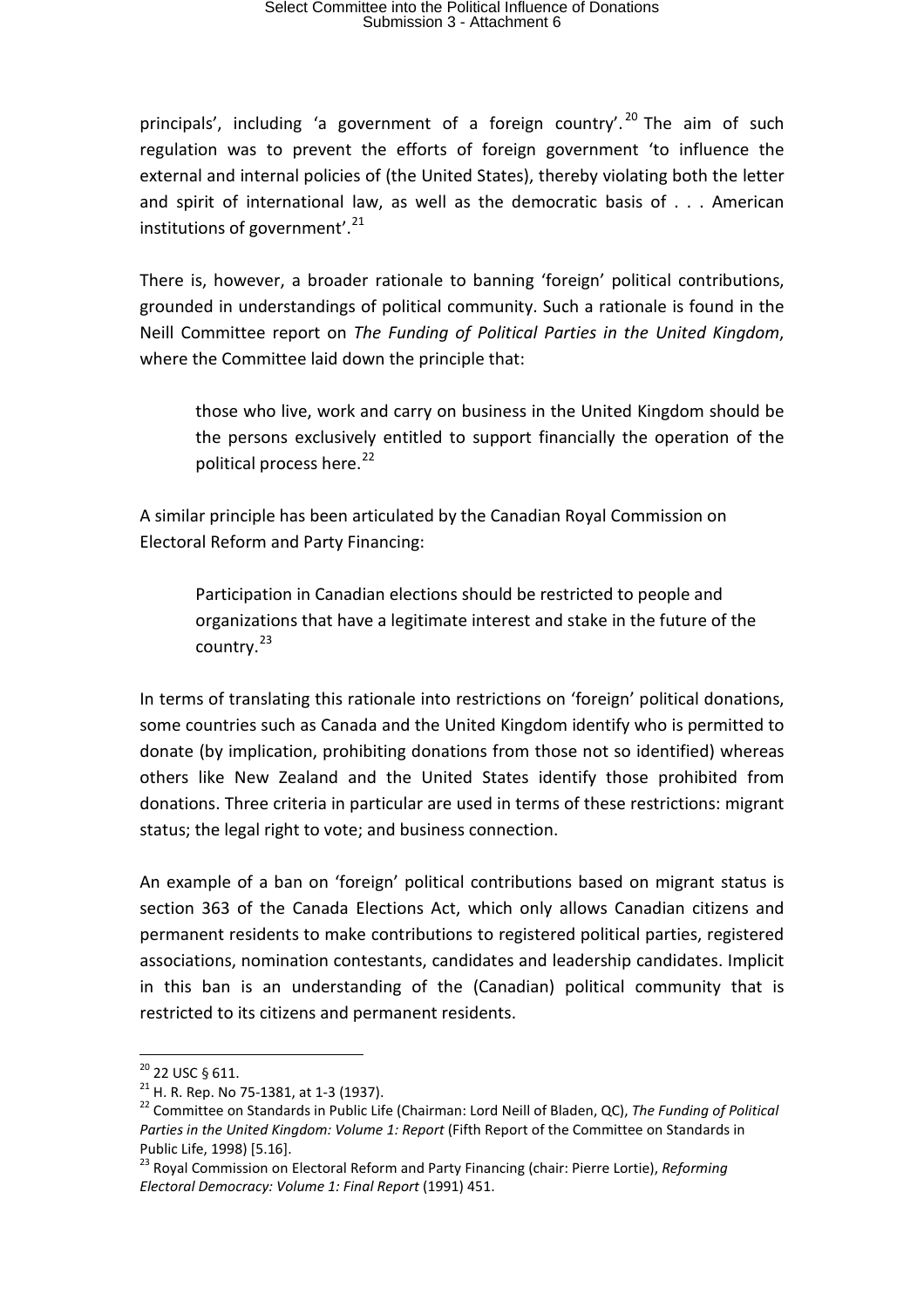Voter-based understandings of political community, on the other hand, are reflected in bans based on the legal right to vote. A 'pure' example is the ban enacted in the Australian State of New South Wales, which restricted the ability to donate to those on the electoral rolls.<sup>[24](#page-5-0)</sup> The justification for this ban was put in the following terms by the New South Wales Premier, Barry O'Farrell:

the only way that you can ensure that the public is going to have confidence about our electoral system is to limit [donations] to the individuals who are on the electoral roll. It must be limited to those Australian citizens who are enrolled, not overseas citizens and non-residents, because of course those people do not get the vote. They do not have a stake in the system and they should not be able to influence the system – nor should unions, third party interest groups and corporations  $\ldots^{25}$  $\ldots^{25}$  $\ldots^{25}$ 

Similar sentiments were expressed by US Senator Lloyd Bentsen, the architect of the US ban on 'foreign' political donations. When introducing the relevant amendments, the Senator said:

(foreign nationals) cannot vote in our elections so why should we allow them to finance our elections? Their loyalties lie elsewhere; they lie with their own countries and their own governments.<sup>[26](#page-5-2)</sup>

Restricting 'foreign' political donations based on migrant status and the legal right to vote would invariably exclude legal entities as these artificial persons cannot possess migrant status and do not (tend) to have the right to vote.<sup>[27](#page-5-3)</sup> Therein lies the importance of the third criteria based on business connection with a number of bans on 'foreign' political donations adopting a combination of criteria including that based on business connection.

The American ban turns on geographical source, migrant status and business connection. Its ban on political contributions from 'foreign nationals' extends to: foreign governments, foreign political parties, persons outside the United States and *legal entities whose principal place of business is other than the United States* with

<span id="page-5-0"></span><sup>&</sup>lt;sup>24</sup> Repealed section 96D of the Election Funding, Expenditure and Disclosures Act 1981 (NSW).<br><sup>25</sup> New South Wales, *Parliamentary Debates,* Legislative Assembly, 12 September 2011, 5432 (Barry

<span id="page-5-1"></span>O'Farrell, Premier).<br><sup>26</sup> 120 Cong. Rec. 8783 (1974).

<span id="page-5-3"></span><span id="page-5-2"></span><sup>&</sup>lt;sup>27</sup> An exception in the Australian context concerns local government franchise, see Yee Fui Ng et al, 'Democratic representation and the property franchise in Australian local government' (2016) *Australian Journal of Public Administration* 1.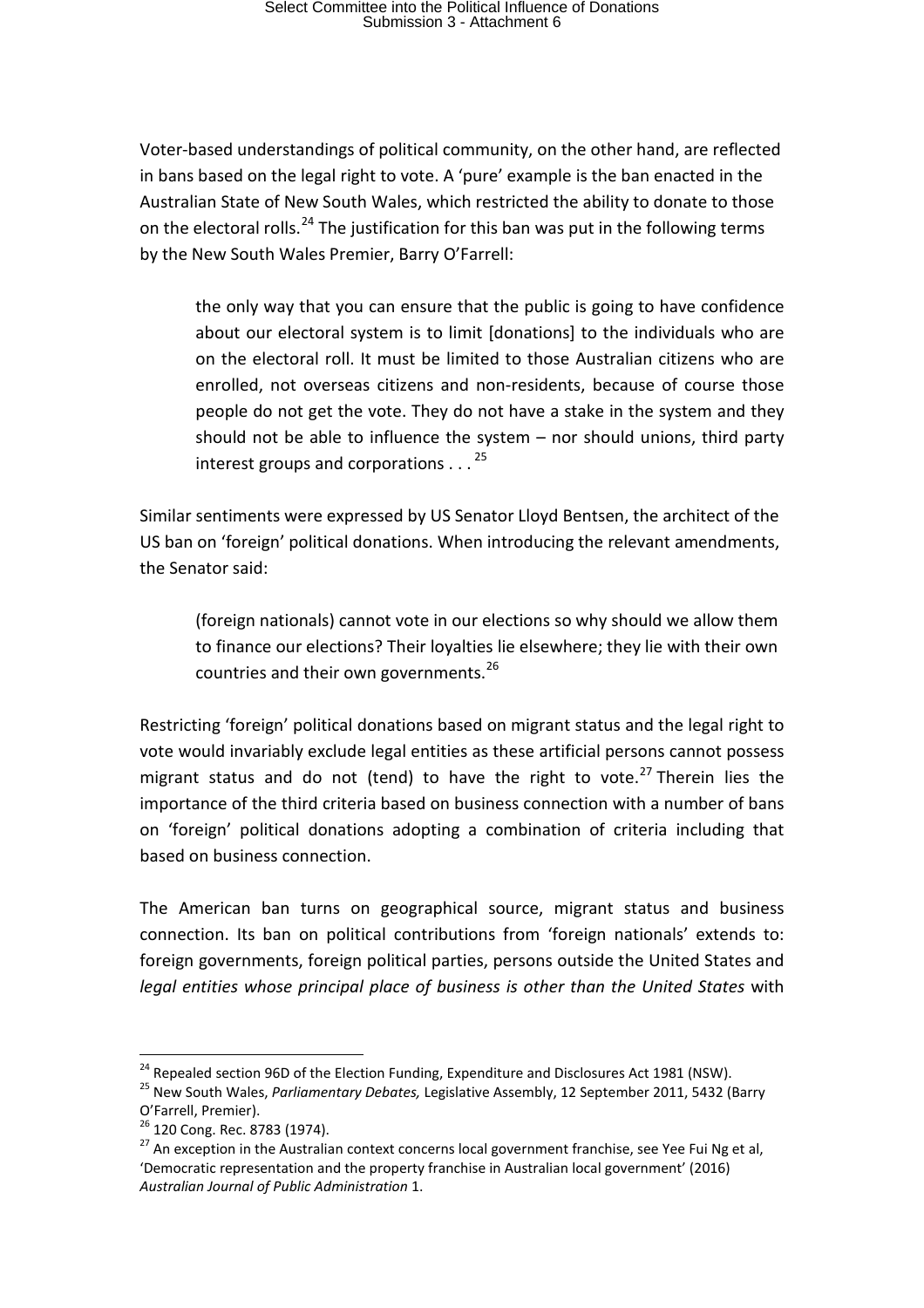exceptions for citizens and permanent residents of the United States.<sup>[28](#page-6-0)</sup> A similar approach is taken in relation to the Canadian ban on 'foreign' political contributions to third parties for election advertising purposes.<sup>[29](#page-6-1)</sup>

The UK ban, on the other hand, is based on the legal right to vote and business connection, albeit understood differently. 'Permissible donors' under the Political Parties, Elections and Referendum Act 2000 (UK) are individuals registered in an electoral register and legal entities that are *either registered under the relevant UK statute and/or carry on business in the United Kingdom*. [30](#page-6-2) Crossing to the Southern Hemisphere, New Zealand electoral laws restrict political donations from 'overseas persons' to NZ\$1500 per annum. This restriction turns on: geographical source, migrant status, legal right to vote and business connection with 'overseas person' defined by section 207K(1) of *Electoral Act 1993* (NZ) as:

(a) an individual who—

(i) resides outside New Zealand; and

(ii) is not a New Zealand citizen or registered as an elector; or

(b) a body corporate incorporated outside New Zealand; or

(c) an unincorporated body that has its head office or principal place of business outside New Zealand.<sup>[31](#page-6-3)</sup>

To sum up, different meanings of 'foreign' political donations point to different rationales for banning such donations. When 'foreign' political donations are understood as foreign-sourced, the concern is with evasion of political finance laws; when referring specifically to foreign governments, the aim of such bans is to prevent undue influence of domestic politics by such governments; when 'foreigners' are more broadly understood to mean those not members of the (national) political community, the goal seems to be to be prevent any political influence by 'foreigners'.

The first two rationales are compelling. With the first, it is clear that securing compliance with political finance laws is a major challenge for regulating money in politics.<sup>[32](#page-6-4)</sup> Careful design of the laws is essential to meeting this challenge, in particular, ensuring that there are as few as possible avenues for laundering political funds. Allowing foreign-sourced political donations when there is no practical ability to ensure that these donations comply with political finance regulation clearly provides such an avenue.

<span id="page-6-3"></span><span id="page-6-2"></span>

<span id="page-6-1"></span><span id="page-6-0"></span><sup>&</sup>lt;sup>28</sup> 52 USC § 30121.<br><sup>29</sup> Canada Elections Act (SC 2000, c 9) s 358.<br><sup>30</sup> Political Parties, Elections and Referendum Act 2000 (UK).<br><sup>31</sup> See Andrew Geddis, *Electoral Law in New Zealand: Practice and Policy* (LexisNexis

<span id="page-6-4"></span>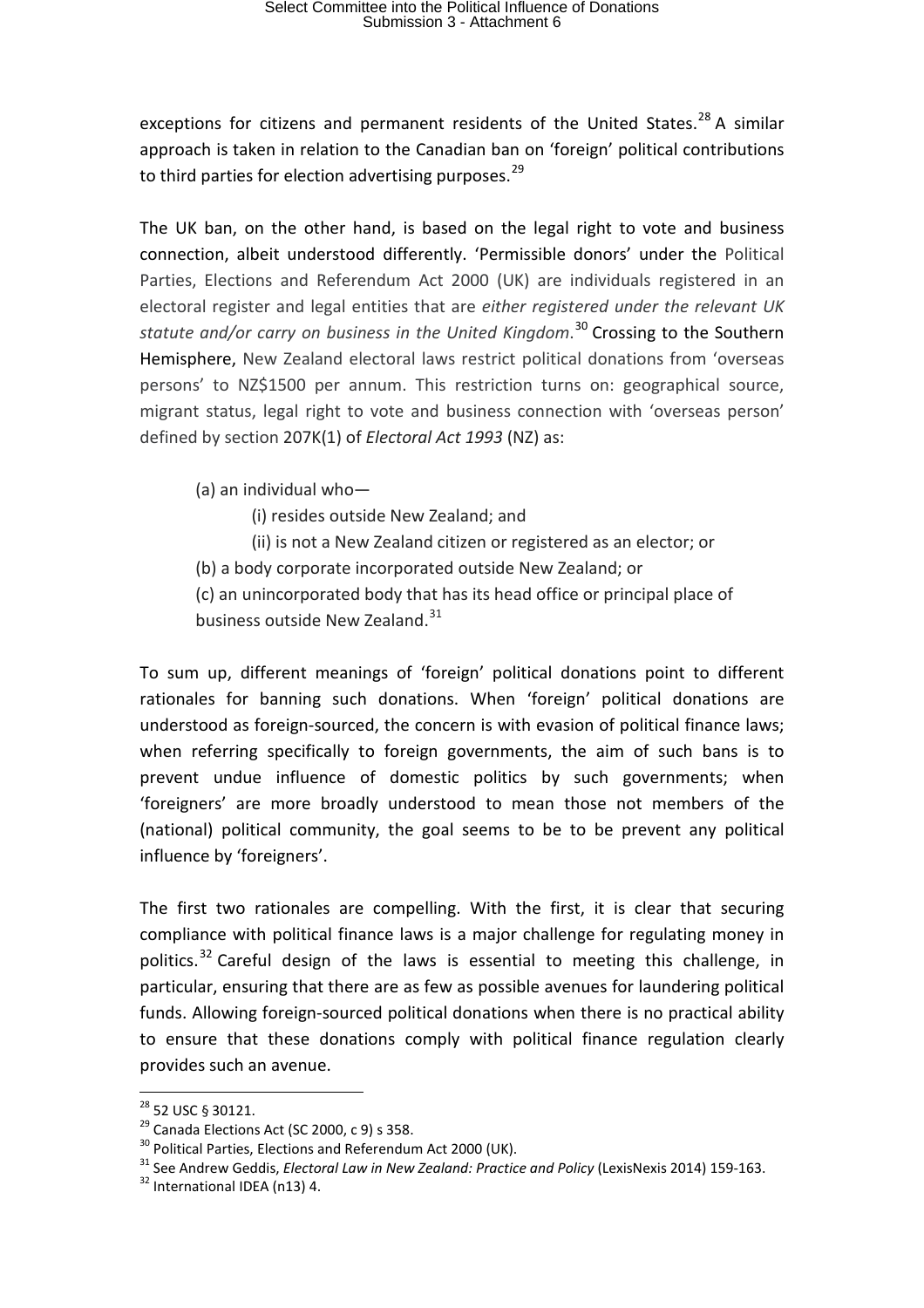As to the second rationale, which directs ban on 'foreign' political donations to foreign governments, the underlying principle seems to be that nation-states are – should be – oriented towards the distinct interests of their own political communities. Crucial to this orientation towards the 'national interest' are the processes of forming government, specifically elections. The essential point here is that respect for national sovereignty and self-determination by nation-states implies non-interference in their electoral processes. The point is not that foreign governments should have no influence over domestic political processes, they clearly do in foreign relations. Such influence, however, occurs in the context of interactions *between governments* – and after governments are formed.

The risk of interference by foreign governments in electoral processes of other countries is not merely theoretical with American intelligence agencies concluding that the Russian government was behind the hacking of the email server of the Democratic Party,<sup>[33](#page-7-0)</sup> and the Federal Bureau of Investigation currently examining whether there was collusion between the Russian government and the Trump campaign team on this count.<sup>[34](#page-7-1)</sup> It is the fear of such interference that also seems to underlie the controversies concerning Chinese political donations, in particular, the focus on the relationships between the donors and the Chinese Communist Party.<sup>[35](#page-7-2)</sup> But of course, the Russian and Chinese governments are not the only governments said to have sought to influence the electoral processes of other countries. During the Cold War, both the Soviet Union and the United States were reported to have also undertaken such efforts.<sup>[36](#page-7-3)</sup>

While the first two rationales have compelling force, the last rationale is much more problematic. Two normative premises would seem to underpin this rationale:

1) Members of the (national) political community do not include 'foreigners' (non-citizens, non-voters, individuals who are not permanent residents and entities without a sufficient business connection); and

<http://www.latimes.com/politics/washington/la-na-comey-testimony-htmlstory.html> <sup>35</sup> Note also allegations of cyber-attacks by Chinese and Russian governments in relation to Brexit

<span id="page-7-2"></span>referendum: Public Administration and Constitutional Affairs Committee, *Lessons learned from the EU Referendum* (2016-2017, HC 496).<br><sup>36</sup> See Ingrid van Biezen, *Financing political parties and election campaigns – quidelines (Council of* 

<span id="page-7-0"></span><sup>&</sup>lt;sup>33</sup> 'U.S. Intelligence Report Identified Russians Who Gave DNC Emails to Wikileaks' *Time* (6 January 2017) <http://time.com/4625301/cia-russia-wikileaks-dnc-hacking/>.

<span id="page-7-1"></span><sup>&</sup>lt;sup>34</sup> David S. Cloud, 'FBI director confirms investigation of possible collusion between Trump campaign and Russia' *Los Angeles Times* (Washington, 20 March 2017)

<span id="page-7-3"></span>Europe Publishing 2003) 27.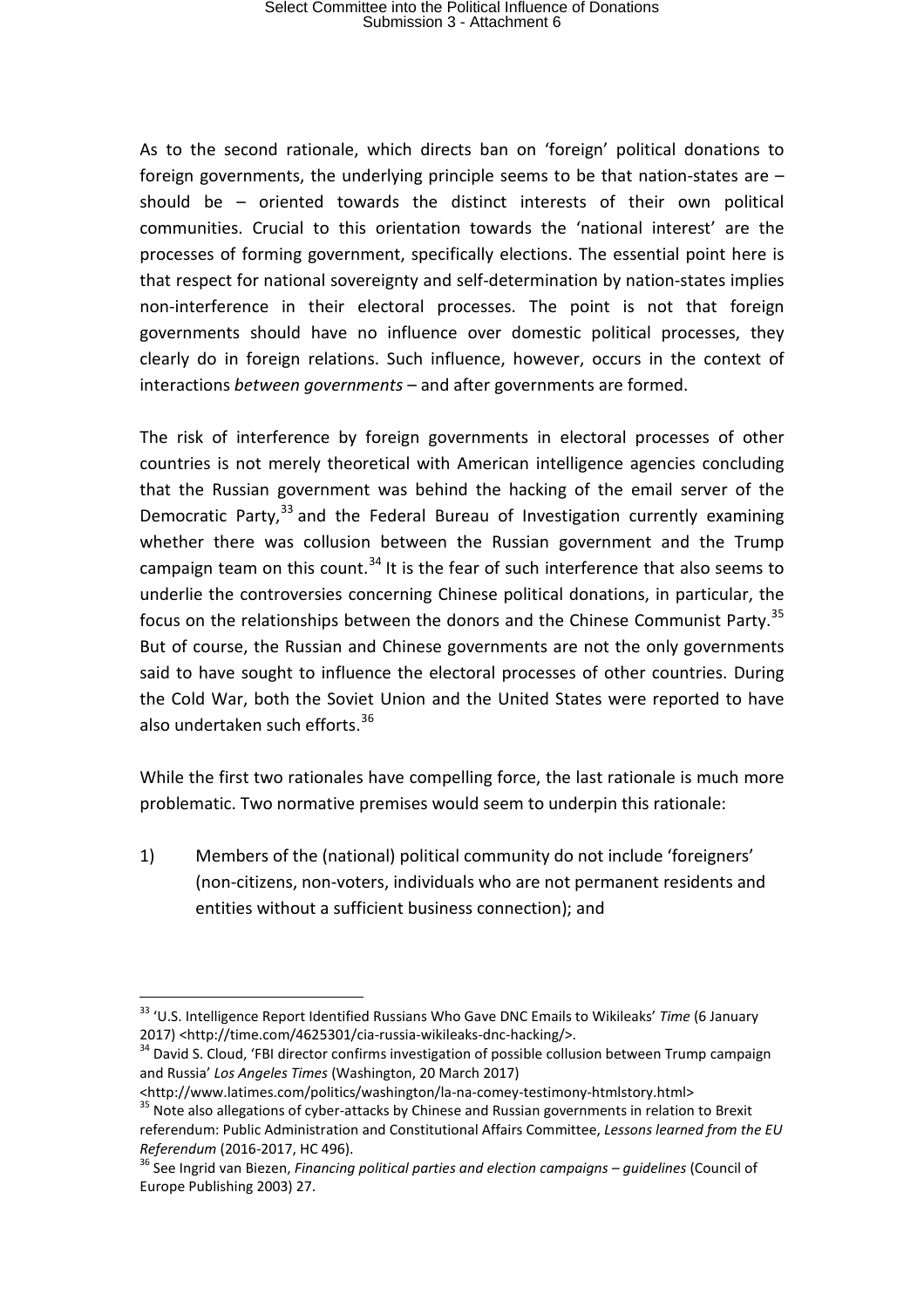2) Only members of the (national) political community should be able to influence the domestic political process, including through political contributions.

From these premises then follows the conclusion that 'foreigners' should not be able to make political donations. Both premises – it will be argued below – are doubtful.

### III. THE QUESTION OF MEMBERSHIP

An argument in support for the proposition that members of the (national) political community do not include 'foreigners' may be that each State has the power to constitute its own political community. Philosopher Michael Walzer, for instance, has argued for such a power – that 'members of a political community have a collective right to shape the resident population'.<sup>[37](#page-8-0)</sup>

Further support might be drawn here from the judgment of the United States District Court in *Bluman v Federal Election Commission*, which upheld the validity of the United States ban on 'foreign' political donations,  $38$  a judgment affirmed by the United States Supreme Court (without a statement of reasons).<sup>[39](#page-8-2)</sup> The key principle of District Court's judgment is as follows:

It is fundamental to the definition of our national political community that foreign citizens do not have a constitutional right to participate in, and thus may be excluded from, activities of democratic self-government. It follows, therefore, that the United States has a compelling interest for purposes of First Amendment analysis in limiting the participation of foreign citizens in activities of American democratic self-government, and in thereby preventing foreign influence over the U.S. political process.<sup>[40](#page-8-3)</sup>

The ban on 'foreign' donations was then upheld after finding that campaign activities (including campaign funding) are 'part of the overall process of democratic self-government'.<sup>[41](#page-8-4)</sup>

The difficulty with relying upon the power of a nation-state to constitute its own political community for the proposition that members of the (national) political community do not include 'foreigners', is that the existence of a (constitutional) power does not translate to the desirability of its exercise. Put differently,

<span id="page-8-1"></span><span id="page-8-0"></span><sup>&</sup>lt;sup>37</sup> Michael Walzer, *Spheres of Justice: A Defense of Pluralism and Equality* (Basic Books, 1983) 52.<br><sup>38</sup> Bluman v Federal Election Commission 800 F.Supp.2d 281 (D.D.C., 2011).<br><sup>39</sup> Bluman v Federal Election Commission

<span id="page-8-2"></span>

<span id="page-8-4"></span><span id="page-8-3"></span>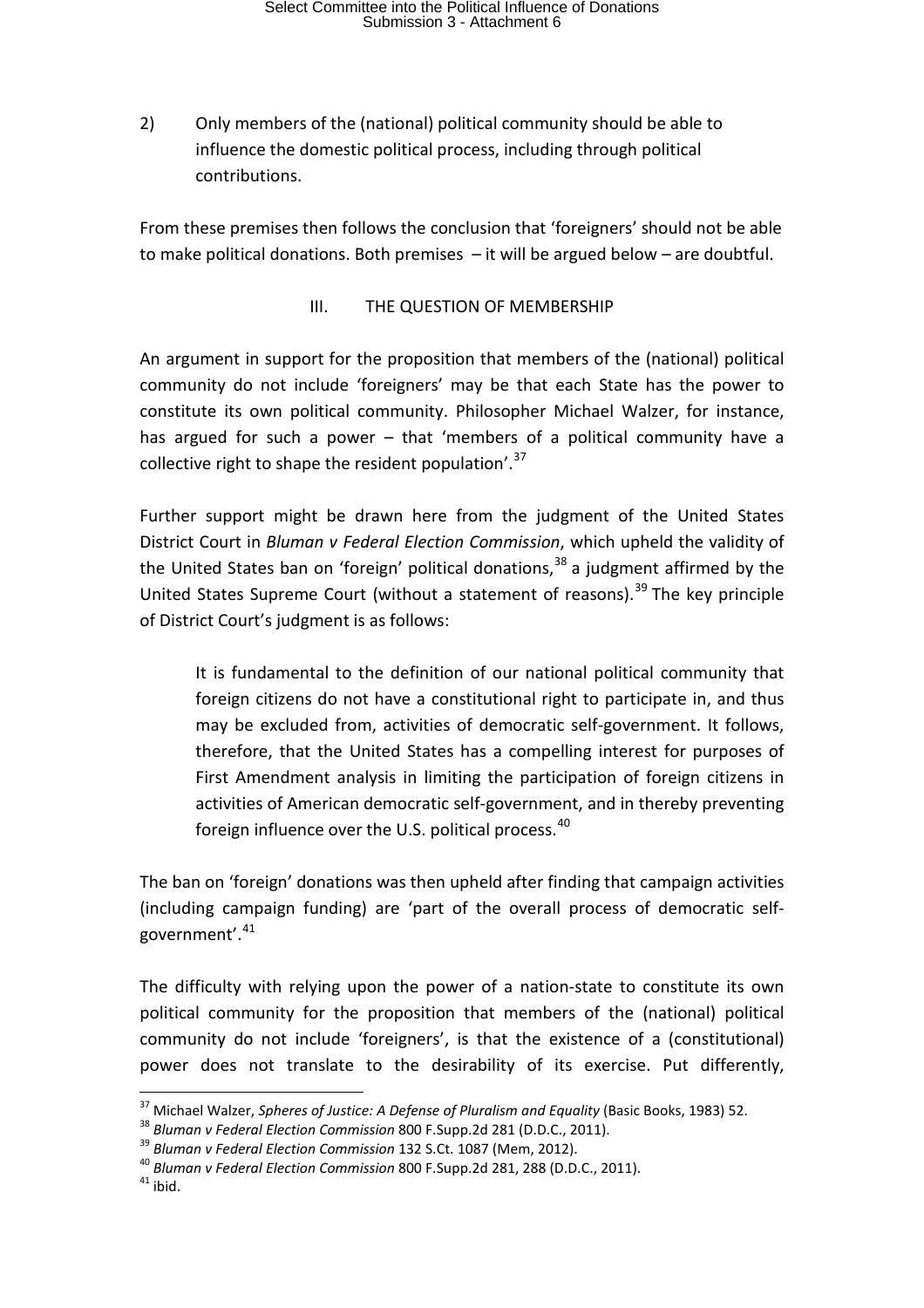constitutional propriety does not equal moral legitimacy. So much seems to have been acknowledged in the treatment of the District Court of the exception in relation to permanent residents from the ban. Whilst its key principle clearly provided for the exclusion of permanent residents (who are not citizens) from the activities of self-government, it rejected the submission that the exception in relation to these individuals made the ban under-inclusive. According to the District Court, '(l)awful permanent residents have a long-term stake in flourishing of American society'.<sup>[42](#page-9-0)</sup> Therefore, 'Congress may reasonably conclude that lawful permanent residents of the United States stand in a different relationship to the American political community than other foreign citizens do.<sup>[43](#page-9-1)</sup>

Put differently, allowing US permanent residents to make political donations reflects the understanding of Congress as to the meaning of the American political community. This shows how a power to constitute the membership of a political community is at the very least constrained by understandings as to political membership and community internal to the community itself. Even Walzer has conceded that the collective right of a political community to shape its resident population is subject to the 'control' of 'the meaning of membership to current members'.[44](#page-9-2)

A question still remains: is non-citizenship a sufficient basis for exclusion from the political process? The District Court in *Bluman* is clearly not alone in emphasizing citizenship as the basis of membership of political community. The Australian High Court has similarly advanced a citizenship-based understanding of political community in key decisions dealing with the franchise.[45](#page-9-3) Three judges in *Roach v Australian Electoral Commissioner* said that 'the existence and exercise of the franchise reflects notions of citizenship and membership of the Australian federal body politic'.<sup>[46](#page-9-4)</sup> Chief Justice Gleeson in that same judgment said that:

the franchise is critical to representative government, and lies at the centre of our concept of participation in the life of the community, and of citizenship disenfranchisement of any group of adult citizens on a basis that does not constitute a substantial reason for exclusion from such participation would not be consistent with choice by the people.<sup>[47](#page-9-5)</sup>

<span id="page-9-3"></span><span id="page-9-2"></span>

<span id="page-9-1"></span><span id="page-9-0"></span><sup>&</sup>lt;sup>42</sup> ibid 291.<br><sup>43</sup> ibid 290-291.<br><sup>44</sup> Walzer (n 37) 52.<br><sup>45</sup> See *Roach v Electoral Commissioner* (2007) 233 CLR 162, 174-175 (Gleeson CJ), 199 (Gummow, Kirby and Crennan JJ); *Rowe v Electoral Commissioner* (2010) 243 CLR 1, 20 (French CJ), 49 (Gummow and Bell JJ), 126-127 (Kiefel J); *Murphy v Electoral Commissioner* [2016] HCA 36 [206] (Keane J).<br><sup>46</sup> Roach *v Electoral Commissioner* (2007) 233 CLR 162, 199 (Gummow, Kirby and Crennan JJ).<br><sup>47</sup> ibid 174 (Gleeson CJ).

<span id="page-9-5"></span><span id="page-9-4"></span>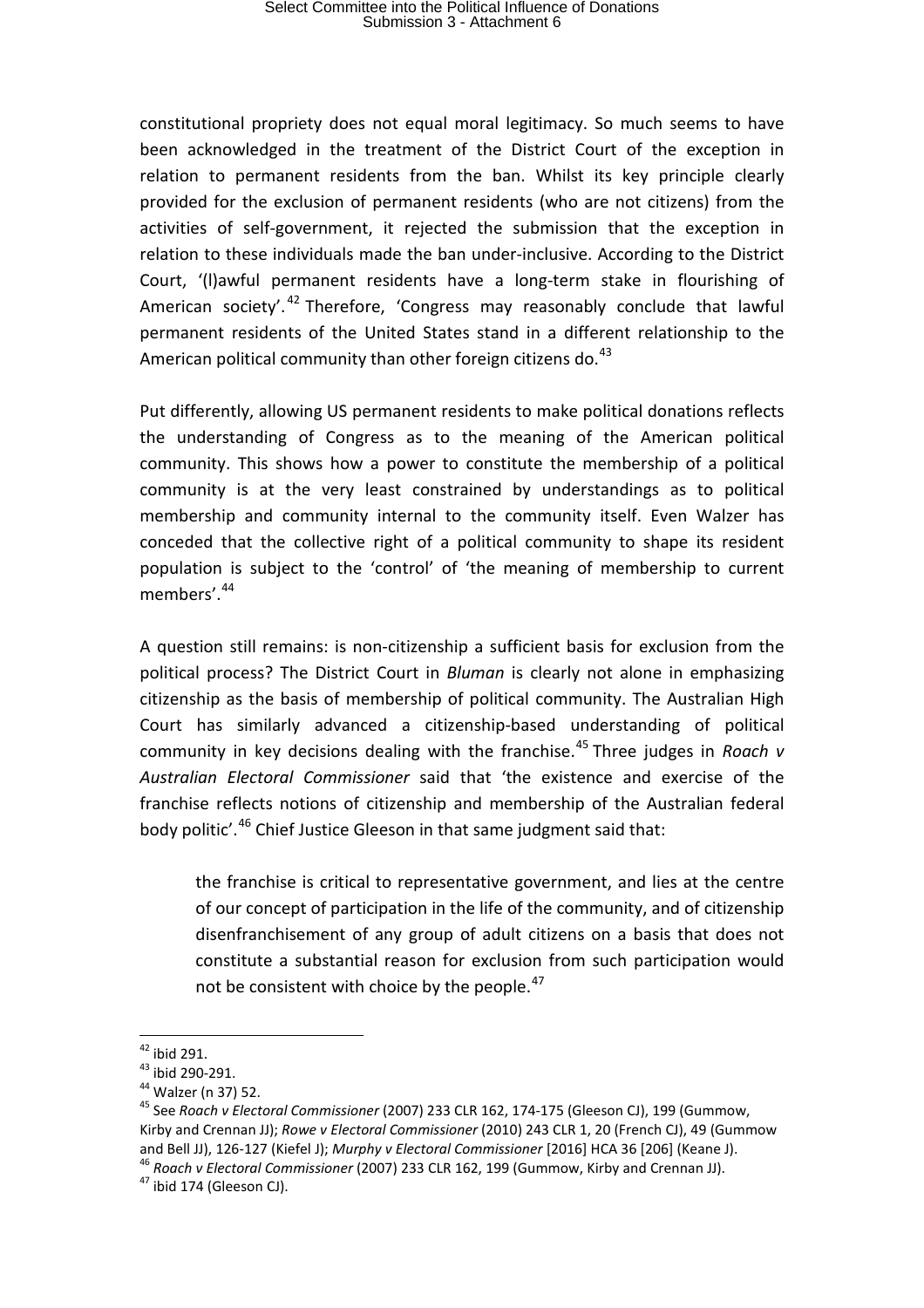The Chief Justice went on to state that '(c)itizenship, itself, could be a basis for discriminating between those who will and those who will not be permitted to vote'.[48](#page-10-0)

These statements might also be seen as consistent with Article 25 of the International Covenant on Civil and Political Rights, which provides that:

Every *citizen* shall have the right and the opportunity, without any of the distinctions mentioned in article 2 and without unreasonable restrictions:

(a) To take part in the conduct of public affairs, directly or through freely chosen representatives;

(b) To vote and to be elected at genuine periodic elections which shall be by universal and equal suffrage and shall be held by secret ballot, guaranteeing the free expression of the will of the electors;

(c) To have access, on general terms of equality, to public service in his country. (emphasis added).

Article 25 and the dicta of the Australian High Court speak to an important moral truth – citizenship is a compelling basis for inclusion into the political community. They, however, have much less force in characterizing non-citizenship as a necessary basis for exclusion from the political community. It is fallacious to treat the *inclusionary* and *exclusionary* effects of citizenship as symmetrical. Notably, Article 25 guarantees particular political rights to citizens, but it does not deny these rights to non-citizens. As the UN Human Rights Committee has recognized in its General Comment on Article 25, permanent residents may very compatibly with that provision be provided political rights.<sup>[49](#page-10-1)</sup> Indeed, Article 21(3) of the Universal Declaration of Human Rights points to an understanding of political community broader than ones based on citizenship. It provides that:

The will of *the people* shall be the basis of the authority of government; this will shall be expressed in periodic and genuine elections which shall be by universal and equal suffrage and shall be held by secret vote or by equivalent free voting procedures. (emphasis added).

That 'the people' extends beyond citizens is illustrated by the Australian Constitution. According to the Australian Constitution, the number of seats in the lower house, the House of Representatives, is to be determined according to 'the

<span id="page-10-1"></span><span id="page-10-0"></span><sup>&</sup>lt;sup>48</sup> ibid 174-175 (Gleeson CJ).<br><sup>49</sup> Human Rights Committee, *General Comment 25(57), General Comments under article 40, paragraph 4, of the International Covenant on Civil and Political Rights, Adopted by the Committee at its 1510<sup>th</sup> meeting*, UN Doc CCPR/C/21/Rev.1/Add.7 (1996) para 3.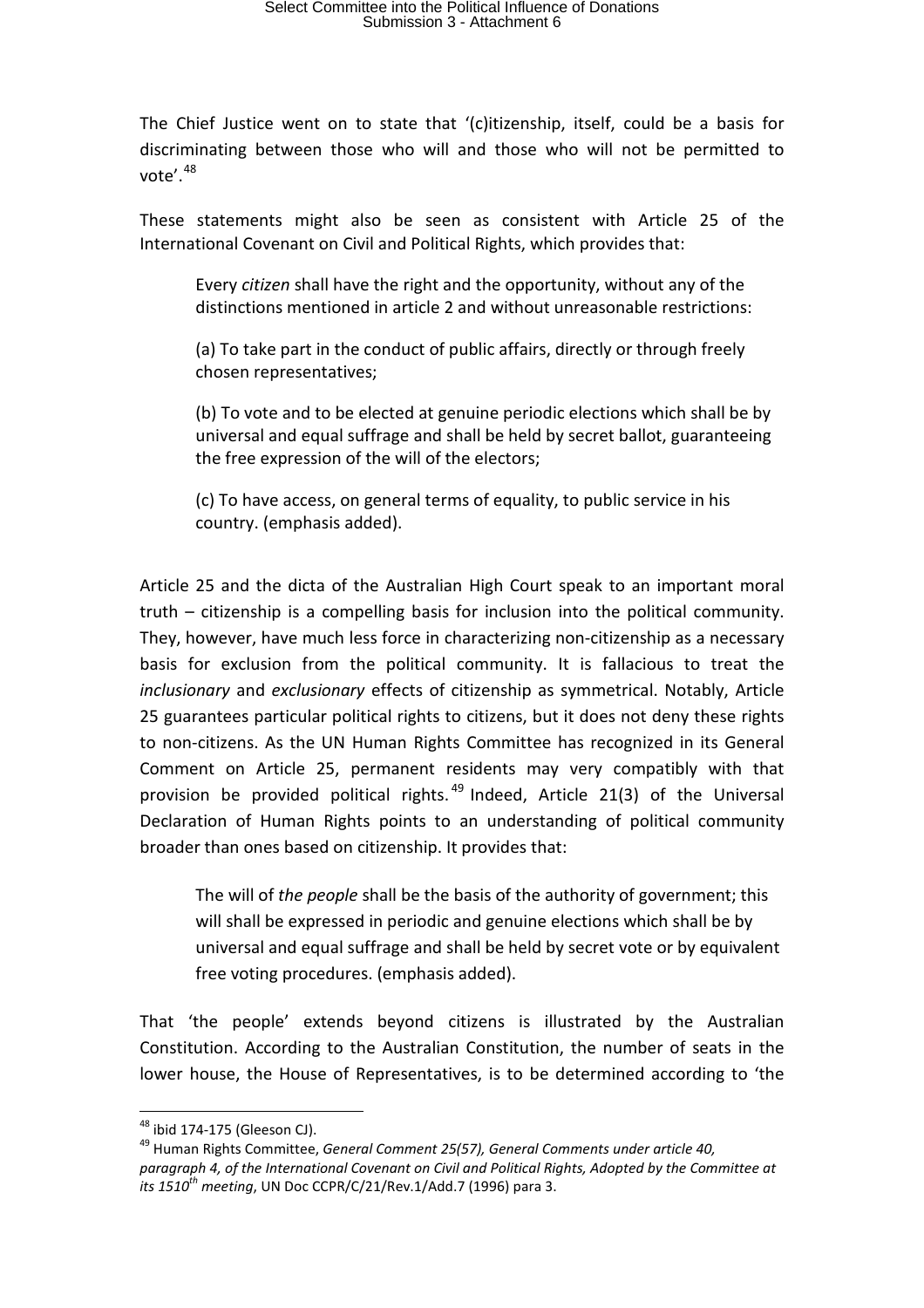number of the people of the Commonwealth, as shown by the latest statistics of the Commonwealth'.[50](#page-11-0) The Australian Bureau of Statistics (ABS), in turn, determines the population of Australia by reference to the concept of 'usual residence' based on the 12-month rule (a person is considered to have Australia as its 'usual residence' if s/he has stayed in Australia for at least 12 months or intends to do so).<sup>[51](#page-11-1)</sup>

The key point to be made here is that those considered 'people of the Commonwealth' under this approach extends beyond Australian citizens (or electors). As the ABS puts it, the estimated population based on this method 'refers to all people, *regardless of nationality or citizenship*, who usually live in Australia' and captures 'permanent residents and long-term visitors from overseas (including students)'.<sup>[52](#page-11-2)</sup> The approach adopted by the ABS is, in fact, aligned to the principles stated by the UK Neill Committee and the Canadian Royal Commission on Electoral Reform and Party Financing in terms of persons having a stake in the country being entitled to participate in the political process $53$  - those having such a stake are not restricted to citizens.

Whatever the problems with viewing non-citizens necessarily as 'foreign' to the body politic, the difficulties are even more acute with characterizing those without the legal right to vote as 'foreign'. They stem from the breach of the inclusionary aspect of citizenship – that citizenship is a compelling basis for inclusion into the political community. Characterising those without the legal right to vote as 'foreign' will exclude many citizens from the political process.

This will include those eligible to vote but not entitled to vote because they are not on the relevant electoral roll or register. This is illustrated by the UK Supreme Court decision in *R (Electoral Commission) v UKIP.[54](#page-11-4)* This case, Alan Bown, the main donor to the United Kingdom Independence Party during the relevant period who inadvertently ceased to be on any electoral register for over a year.<sup>[55](#page-11-5)</sup> As a result,

<span id="page-11-1"></span><span id="page-11-0"></span><sup>&</sup>lt;sup>50</sup> Australian Constitution *s* 24.<br><sup>51</sup> See B. Pink, *Information Paper: Population Concepts* (Australian Bureau of Statistics, 2008) cat. no. 3107.0.55.006; P. Harper, *Population Estimates: Concepts, Sources and Methods* (Australian Bureau of

<span id="page-11-2"></span>Statistics, 2009) cat. no. 3228.0.55.001.<br><sup>52</sup> Pink (n 51). See also A. Reilly and T. Torresi, 'Voting Rights of Permanent Residents' (2016) 39(1) *University of New South Wales Law Journal 401. 53* See text above accompanying nn 22-23. *54 R* (on the application of the Electoral Commission) (Respondent) *v City of Westminster Magistrates* 

<span id="page-11-4"></span><span id="page-11-3"></span>Court (Respondent) and The United Kingdom Independence Party (Appellant) <sup>[2010]</sup> UKSC 40. For commentary, see Lucy Colter, 'The Supreme Court Considers Donations to Political Parties: R (Electoral Commission) v UKIP' (2011) 16(2) Judicial Review 163.

<span id="page-11-5"></span> $\bar{E}$  (on the application of the Electoral Commission) (Respondent) v City of Westminster Magistrates  $\bar{E}$ *Court (Respondent) and The United Kingdom Independence Party (Appellant)* [2010] UKSC 40 [3].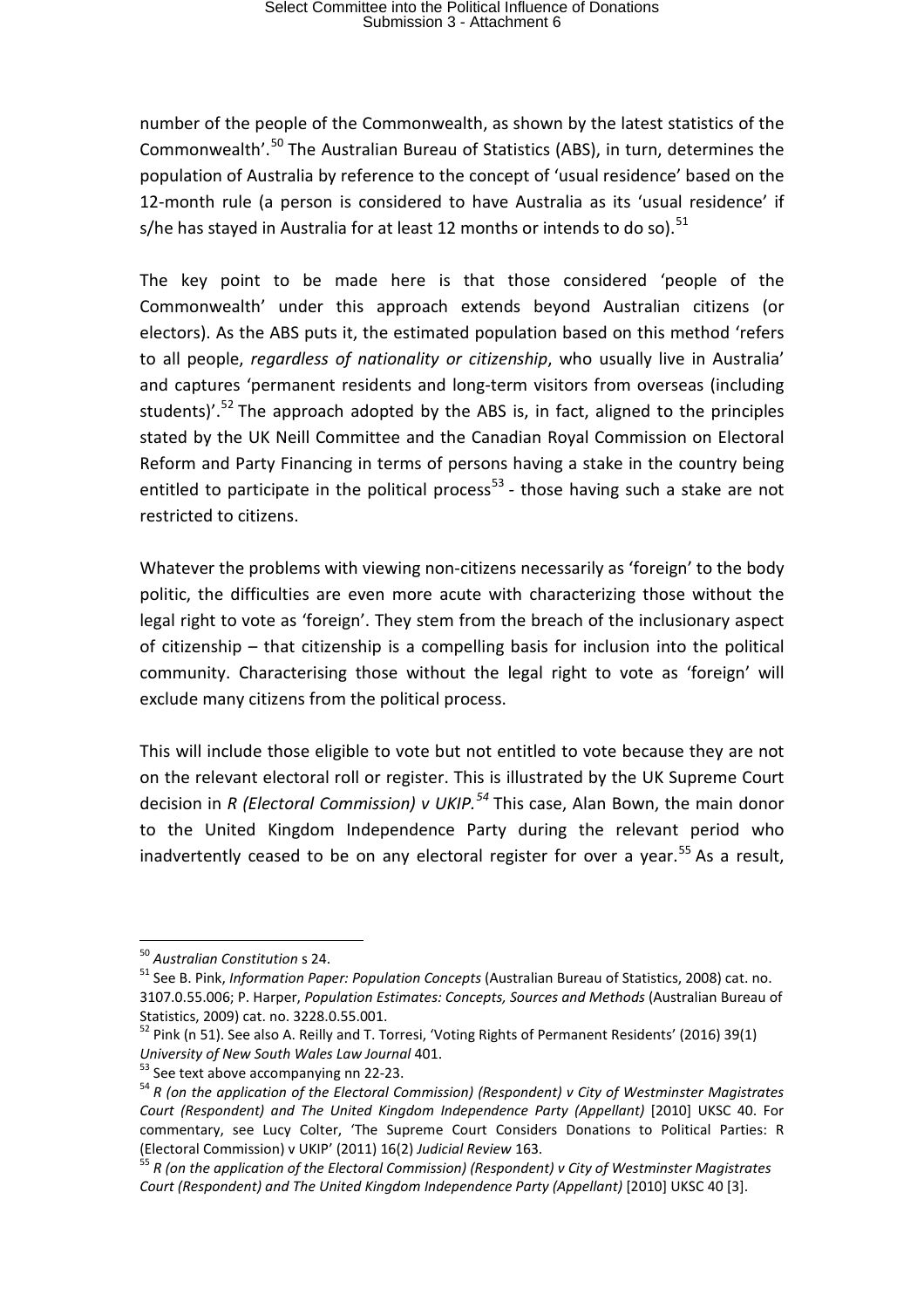donations from Bown breached the UK ban on 'foreign' political donations as he was not a 'permissible donor'.[56](#page-12-0)

The numbers of citizens considered 'foreign' in this way (eligible but not entitled to vote because not enrolled) are not necessarily trivial. For example, the Australian Electoral Commission estimates that 816 000 eligible Australians are not enrolled constituting around 5% of enrolled voters - with young people (18-24 years old) representing nearly a third of those eligible but not enrolled.<sup>[57](#page-12-1)</sup>

Other citizens considered 'foreign' under this approach are citizens who have yet to reach the age necessary for eligibility to vote. The New South Wales ban on 'foreign' political donations, which restricted the ability to donate to those on the electoral rolls, for example, prohibited those under the age of 18 years who are members of political parties from paying membership fees (which were deemed to be 'political donations').<sup>[58](#page-12-2)</sup> Citizens who are caught by prisoner disenfranchisement provisions are also treated as 'foreign' under this approach.<sup>[59](#page-12-3)</sup> The statements of Gummow, Kirby and Bell JJ in the Australian High Court decision in *Roach* are worth bearing in mind in this regard:

Prisoners who are citizens and members of the Australian community remain so. Their interest in, and duty to, their society and its governance survives incarceration.<sup>[60](#page-12-4)</sup>

These examples highlight a deeper difficulty with voter-based understandings of political community as well as those based on citizenship – they treat the existing regimes of voting and citizenship rights as a given. The assumption seems to be that those who ought to be conferred voting and citizenship rights do, in fact, enjoy these rights. This is a highly dubious assumption for the simple reason that existing regimes of voting and citizenship rights often fall short of what is normatively ideal. The case of long-term temporary migrant workers is illustrative. Whilst there are strong grounds for including these workers as members of the political community

<span id="page-12-0"></span><sup>&</sup>lt;sup>56</sup> ibid [8]. The majority of the Supreme Court, however, concluded that section 58 of the Political Parties, Elections and Referendums Act 2000 (UK) did not mandate automatic forfeiture of the amounts made in breach of the ban: ibid [47]-[49], [51] (Lord Phillips with whom Lord Clarke agrees) [99], [103] (Lord Mance), [118] (Lord Kerr); contra [64] (Lord Rodger), [95] (Lord Brown) [72] (Lord

<span id="page-12-1"></span>Walker). For criticism of the judgment, see *Ending Big Donor Culture*.<br><sup>57</sup> Australian Electoral Commission, '2016 federal election Key facts and figures' (11 August 2016)<br><http://www.aec.gov.au/Elections/Federal\_Election

<span id="page-12-2"></span><sup>&</sup>lt;sup>58</sup> Joo-Cheong Tham, *Establishing a Sustainable Framework for Election Funding and Spending Laws in New South Wales* (2012) 136.<br><sup>59</sup> Graeme Orr, 'Ballotless and Behind Bars: The Denial of the Franchise to Prisoners' (1998) 26 *Federal* 

<span id="page-12-3"></span>*Law Review* 55. <sup>60</sup> *Roach v Electoral Commissioner* (2007) 233 CLR 162, 199 (Gummow, Kirby and Crennan JJ).

<span id="page-12-4"></span>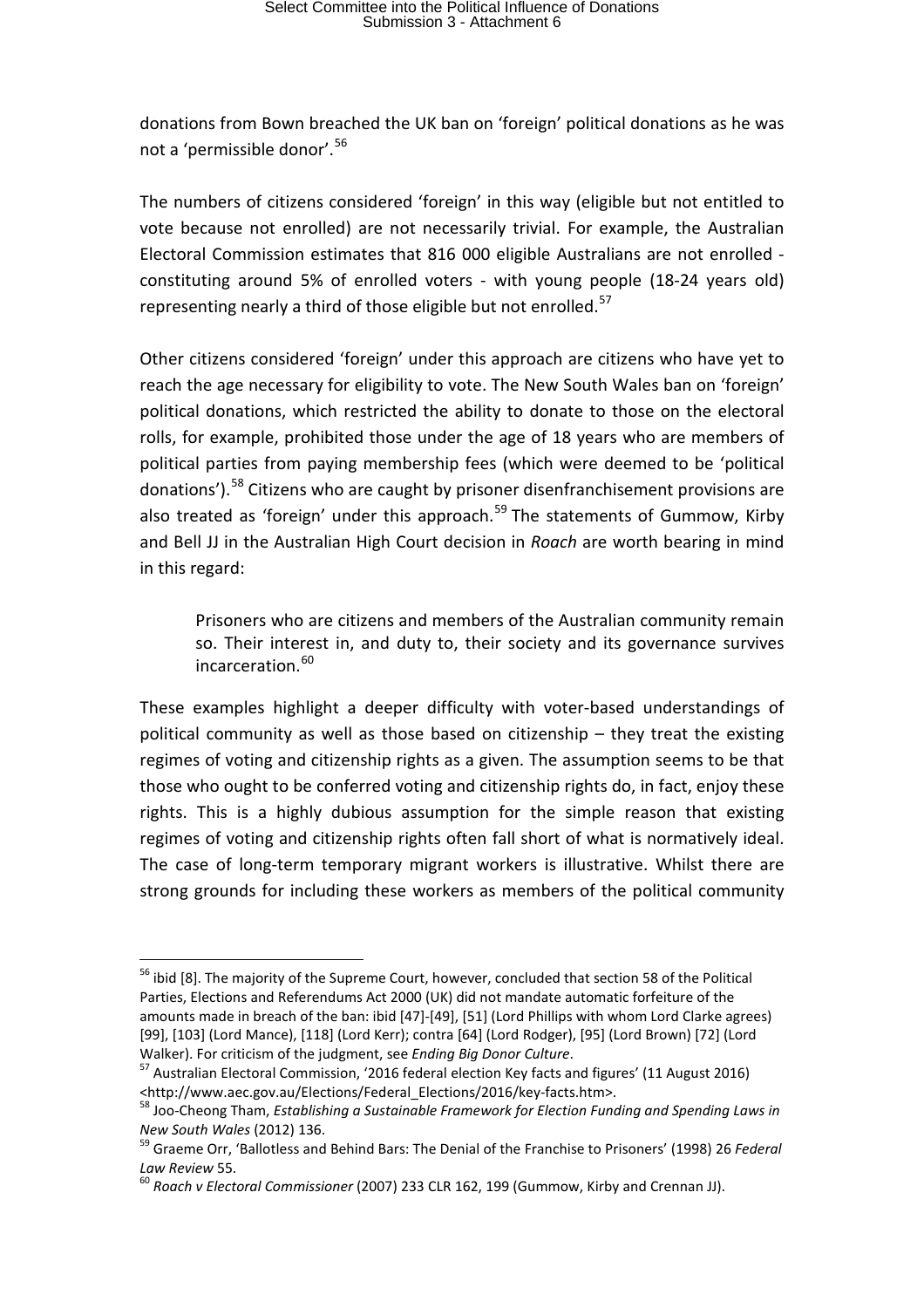## Select Committee into the Political Influence of Donations Submission 3 - Attachment 6

of their host country  $61$  and, therefore, conferring upon them – including undocumented workers<sup>[62](#page-13-1)</sup> - both voting and citizenship rights, countries across the world typically do not do so.

#### IV. THE QUESTION OF POLITICAL INFLUENCE

The second normative proposition underlying bans on 'foreign' political contributions based on membership of political community stipulates that:

Only members of the (national) political community should be able to influence the domestic political process, including through political contributions.

This proposition makes too much of political membership in terms of the ability to exercise influence over the political process - key aspects of the ability to exercise political influence do *not* depend upon political membership. Freedom of expression and association under the International Covenant of Civil and Political Rights is guaranteed to '(e)veryone' - not just members of the political community, let alone citizens.<sup>[63](#page-13-2)</sup> Specifically, as the General Comment of the UN Human Rights Committee on *The Position of Aliens Under the Covenant* note, aliens (non-citizens) 'have the right to freedom of thought, conscience and religion, and the right to hold opinions and to express them' and 'receive the benefit of the right of peaceful assembly and of freedom of association' in their host countries.<sup>[64](#page-13-3)</sup> This has clear consequences for banning 'foreign' political donations as the making and receiving of political contributions will often implicate these freedoms.<sup>[65](#page-13-4)</sup>

And while non-citizens are not guaranteed rights under Article 25 of the Covenant, there is a strong argument that they are entitled to protection under Article 26 against discriminatory laws affecting their ability to participate in the political process, regardless of whether they are considered members of the political community. [66](#page-13-5) This article provides that:

<span id="page-13-2"></span>

<span id="page-13-1"></span><span id="page-13-0"></span><sup>&</sup>lt;sup>61</sup> Walzer (above n 37) 60-62.<br><sup>62</sup> Joseph Carens, *Immigrants and the Right to Stay* (The MIT Press 2010).<br><sup>63</sup> International Covenant on Civil and Political Rights, art 19(2) (freedom of expression); art 22(1) (freedom of association).

<span id="page-13-3"></span><sup>64</sup> Human Rights Commission, *CCPR General Comment No. 15: The Position of Aliens Under the Covenant*, adopted at 27<sup>th</sup> sess (11 April 1986) para 7.<br><sup>65</sup> See Keith Ewing, *The Cost of Democracy: Party Funding in Modern British Politics* (Hart Publishing

<span id="page-13-4"></span><sup>2007) 38-41;</sup> Jacob Rowbottom, *Democracy Distorted: Wealth, Influence and Democratic Politics*  (Cambridge University Press 2010) ch 2; Joo-Cheong Tham, *Money and Politics: The Democracy We Can't Afford* (UNSW Press 2010) 15-20. <sup>66</sup> See generally Olivier De Schutter, *International Human Rights Law* (2010) 605-610. See also

<span id="page-13-5"></span>Stephen Schwebel, 'The treatment of human rights and of aliens in the International Court of Justice'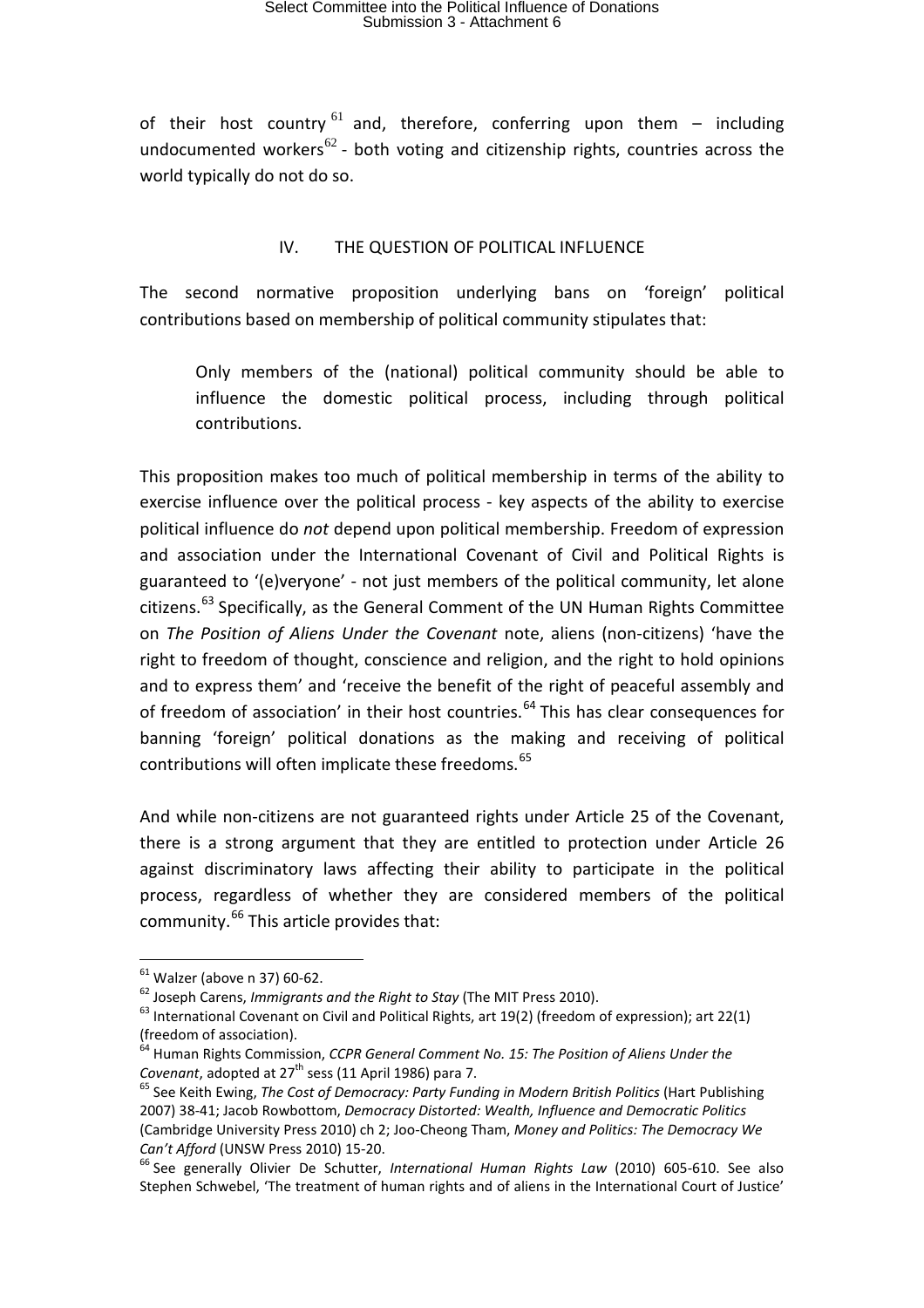All persons are equal before the law and are entitled without any discrimination to the equal protection of the law. In this respect, the law shall prohibit any discrimination and guarantee to all persons equal and effective protection against discrimination on any ground such as race, colour, sex, language, religion, political or other opinion, national or social origin, property, birth or other status.

Whilst nationality is not considered 'race', $67$  the UN Human Rights Committee has considered it to fall within 'other status'.<sup>[68](#page-14-1)</sup> Whilst Article 26 does not prohibit all differentiation based on nationality, any such differentiation must be based on 'reasonable and objective criteria' to be compatible with the provision. [69](#page-14-2) Whilst not definitively resolved,<sup>[70](#page-14-3)</sup> this principle would likely apply even when the subjectmatter of Article 25 in relation to political participation is involved – that is, Article 25 does not exclude the application of Article 26. This position would not only treat Article 25 as a floor and not a ceiling, but also fully respect Article 26 as a separate provision.

Aside from situations where human rights are implicated, individuals might be entitled to influence the political process because they are affected by its outcomes. In *Unions NSW v NSW,* a decision of the Australian High Court which struck down the New South Wales ban on 'foreign' political donations, the Court stated that:

Political communication may be undertaken legitimately to influence others to a political viewpoint. It is not simply a two-way affair between electors and government or candidates. *There are many in the community who are not electors but who are governed and are affected by decisions of government*

 $\overline{a}$ 

in Vaughan Lowe and Malgosia Fitzmaurice (eds), *Fifty Years of the International Court of Justice: Essays in Honour of Sir Robert Jennnings* (Cambridge University Press 2007); Abdulrhim Vijapur, 'The Principle of Non-Discrimination in International Human Rights Law: The Meaning and Scope of the Concept (1993) *India Quarterly* 70.

<span id="page-14-1"></span><span id="page-14-0"></span><sup>&</sup>lt;sup>67</sup> See International Convention on the Elimination of All Forms of Racial Discrimination, art 1(2).<br><sup>68</sup> *Ibrahim Gueye et al. v. France*, Communication No. 196/1985, U.N. Doc. CCPR/C/35/D/196/1985 (1989) [9.4].

<span id="page-14-2"></span><sup>69</sup> Human Rights Committee, *Broeks v The Netherlands* (Communication 172/1984); *Zwaan-de Vries v the Netherlands* (Communication No. 182/1984) (adopted by the Committee on 9 April 1987); Ibrahima Gueye et al. v. France, Communication No. 196/1985, U.N. Doc. CCPR/C/35/D/196/1985 (1989) [9.4]; Human Rights Committee, *Sprenger v The Netherlands* (Communication 395/1990); Human Rights Committee, *Simunek v the Czech Republic* (Communication No. 516/1992) (adopted by the Committee on 19 July 1995) [11.5]; Human Rights Committee, *van Oord v the Netherlands*  (Communication No. 658/1995) (adopted by the Committee on 23 July 1997) [9.5]; Human Rights Committee, *Kavanagh v Ireland (*819/1998); Human Rights Committee, *Karakurt v Austria*  (Communication No. 965/2000) (adopted by the Committee on 4 April 2002) [8.3].

<span id="page-14-3"></span><sup>70</sup> See argument made at para 8.2 of Human Rights Committee, *Karakurt v Austria* (Communication No. 965/2000) (adopted by the Committee on 4 April 2002).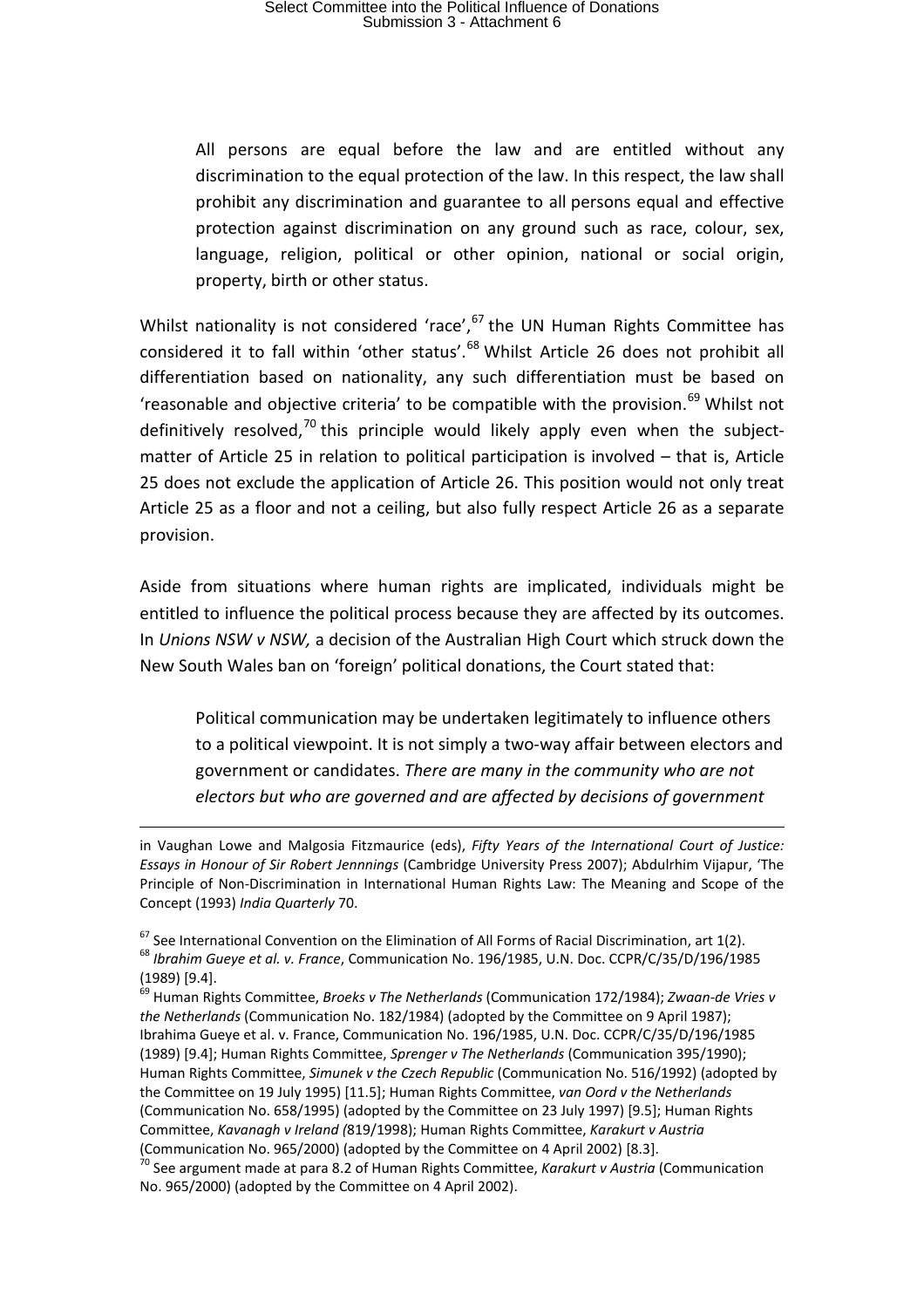# Select Committee into the Political Influence of Donations Submission 3 - Attachment 6

. . . .

it may be acknowledged that such persons and entities have a legitimate interest in governmental action and the direction of policy.

The point to be made is that they, as well as electors, may seek to influence the ultimate choice of the people as to who should govern.<sup>[71](#page-15-0)</sup>

Put more generally, it is not just *electoral constituents* who are entitled to participate in the political process, but also *moral constituents* who do not (legitimately) possess the right to vote but are nevertheless affected by the political process<sup>[72](#page-15-1)</sup> - moral constituents are not restricted to members of the political community.

The argument here is that human rights and being subject to the laws of a country provide a legitimate basis for residents of a country to influence its political process, even when they are not members of its political community. To be clear, the argument is not that such non-member residents have a right to political influence equal to those of members – to argue for political equality in this way would hollow out the meaning of political membership. There can rightly be differentiation between members and non-members in terms of their political rights. Such differentiation must, however, respect the right to political influence enjoyed by non-member residents: it cannot proceed on the basis that they have no such right (as many calls for banning 'foreign' political donations assume); it should, as required by international human rights law, be based on reasonable and objective criteria; and it should still allow non-member residents a meaningful ability to exercise political influence.

### V. FOREIGN CORPORATE POLITICAL DONATIONS

After the US Supreme Court handed down its decision in *Citizens United,* then United States President Barack Obama in a State of Union address said that:

With all due deference to the separation of powers, last week the Supreme Court reversed a century of law that I believe will open the floodgates for special interests – *including foreign corporations –* to spend without limit in

<span id="page-15-1"></span><span id="page-15-0"></span><sup>&</sup>lt;sup>71</sup> Unions NSW v NSW (2013) 252 CLR 530, 551-552 (emphasis added).<br><sup>72</sup> For this distinction, see Amy Gutmann and Dennis Thompson, *Democracy and Disagreement* (Belknap Press of Harvard University Press 1996) 144-145.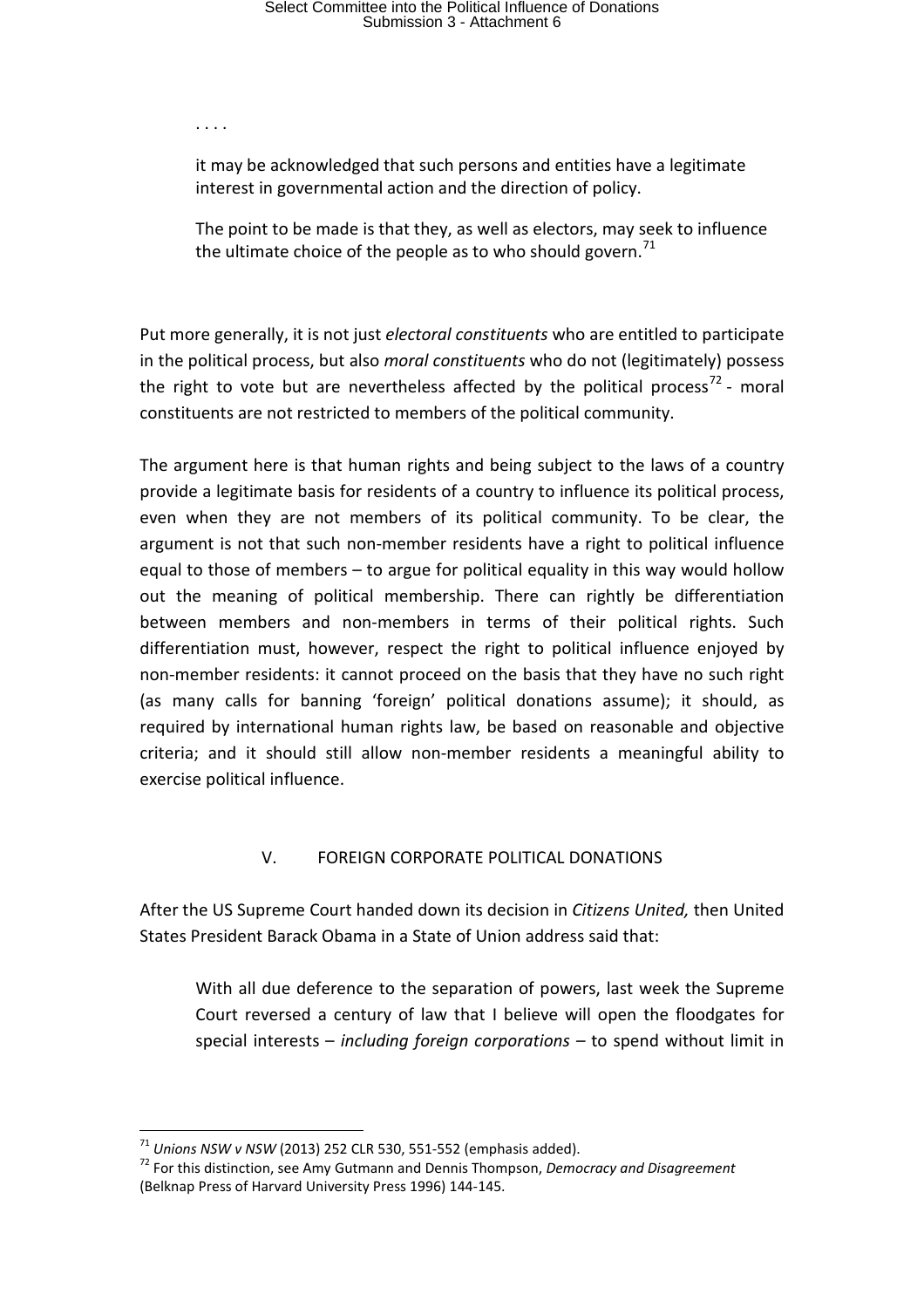our elections. I don't think American elections should be bankrolled by America's most powerful interests, *or worse, by foreign entities.[73](#page-16-0)*

The italicized words clearly show the particular concern with foreign corporate interests.

It is, of course, well accepted that political donations by corporate interests pose democratic risks in terms of corruption and undue influence as well as to political equality.<sup>[74](#page-16-1)</sup> But what additional danger is posed by the fact that these commercial corporations are 'foreign'?

The implicit argument would seem to be analogous to that made in relation to foreign governments – that foreign commercial corporations owe their allegiance to other countries (political communities). But if so, it is difficult to discern the processes that produce such allegiance. Unlike foreign governments, foreign commercial corporations are not subject to the political processes that may yield such an allegiance. Rather, the governing processes are those of the market where the profit motive rules.

Indeed, it is the distinction between the political and market spheres that gives rise to the well-established democratic risks of corporate political donations.<sup>[75](#page-16-2)</sup> This highlights the oddity of presuming that foreign corporate interests will owe their allegiance to their home country: if corporate political money can subvert democracy when coming from domestic sources, why shouldn't this also be the case when foreign commercial corporations are in their own country (when they are domestic corporations)? These difficulties are even more acute if the 'home' country of commercial corporations is determined by the place of incorporation or registration (as is the case in part with the NZ and UK ban on foreign political donations) which might not be the principal place of business.<sup>[76](#page-16-3)</sup>

It might well be, of course, with some commercial corporations that their market interests become strongly aligned with the interests of the nation in which they are based, for example, because its share-holders, workers and consumers are principally based in that country. But this is far less the case in the age of 'flexible

<span id="page-16-0"></span> $^{73}$  President Barack Obama, State of the Union Address (27 January 2010)

<sup>&</sup>lt;http://www.presidency.ucsb.edu/ws/index.php?pid=87433>.

<span id="page-16-1"></span><sup>74</sup> See Ewing (n 65); Rowbottom (n 65)*;* Tham (n 65); Timothy Kuhner, *Capitalism vs Democracy: Money in Politics and the Free-Market Constitution* (Stanford University Press 2014); Richard Hasen, *Plutocrats United: Campaign Money, the Supreme Court and the Distortion of American Elections* (Yale

<span id="page-16-2"></span>University Press 2016).<br><sup>75</sup> Charles Lindblom, *Politics and Markets: The World's Political Economic Systems* (Basic Books 1977).<br><sup>76</sup> See text above nn 30-31.

<span id="page-16-3"></span>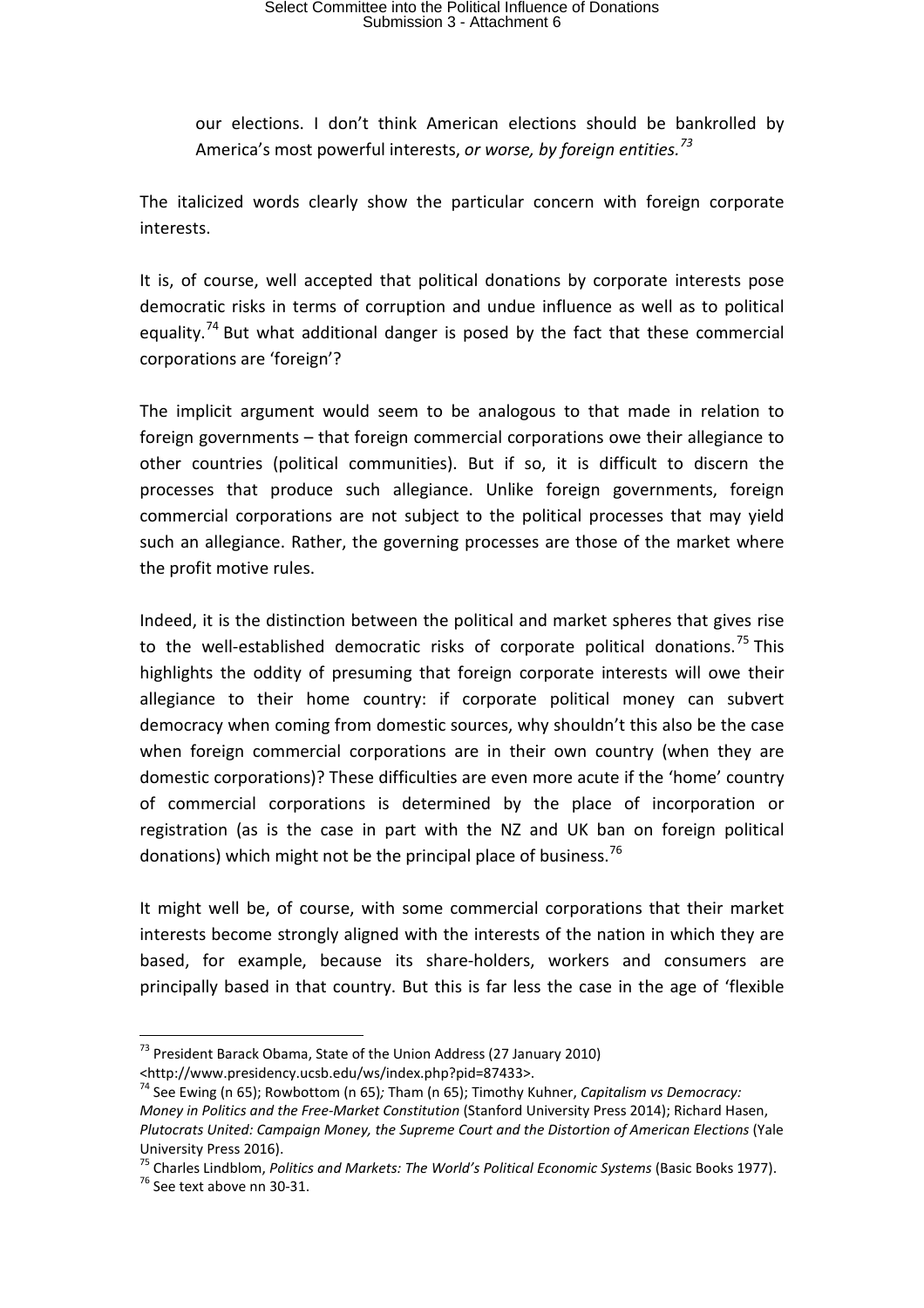accumulation' where ownership, labour supply and consumer demand is increasingly globalized.<sup>[77](#page-17-0)</sup> This point applies forcefully to multi-national corporations – and foreign commercial corporations are, by definition, multi-national. As the OECD has noted:

**Globalisation** shifts this debate as well. Many multinational corporations have become part of the economy of hosting countries, creating a large number of local employments. The question of whose money, and thus whose political preferences, should influence a country's elections and political parties is becoming more complex.<sup>[78](#page-17-1)</sup>

It remains to address situations where foreign commercial corporations are said to be agents of foreign governments. This concern is evident in the controversies surrounding Canadian Prime Minister Justin Trudeau as well as that which concerned Australian Senator Sam Dastyari.<sup>[79](#page-17-2)</sup> The key point here is that this is a specific concern with the influence of foreign governments and not a broader fear in relation to foreign corporate money.

The other point to be made is that these controversies sometimes carry a risk of conclusions being drawn on insinuations, sometimes with a racist tinge. Take, for example, the Australian controversies concerning 'Chinese' political donations. In the reportage, 'Chinese' political donations – and 'Chinese' donors and companies – had at least five different meanings:

1. People of Chinese ancestry, regardless of their country of origin and whether they are permanent residents or citizens of Australia. 2. People who were born in the People's Republic of China (PRC) regardless of whether they are permanent residents or citizens of Australia.

3. People who have continuing connections with the PRC.

4. People who have links with the Communist Party of China in the sense of having an association with officials of the party or holding a continuing appointment in a PRC government entity.

5. A subset of 4, people who act as agents for the Communist Party of China.

The real concern here is that the 'Chinese' donor is acting as an agent for the Communist Party of China (meaning 5). At times, however, such an inference is being loosely drawn from the other meanings of 'Chinese'. Take, for example, a 'Chinese' donor to Australian Senator Sam Dastyari, Minshen Zhu. He migrated to Australia

<span id="page-17-0"></span><sup>77</sup> David Harvey, *The Condition of Postmodernity: An Enquiry into the origins of cultural change*  (Blackwell 1992) ch 9.<br><sup>78</sup> OECD, *Financing Democracy* (n 5) 6 (emphasis original).<br><sup>79</sup> See text above accompanying n 4.

<span id="page-17-1"></span>

<span id="page-17-2"></span>